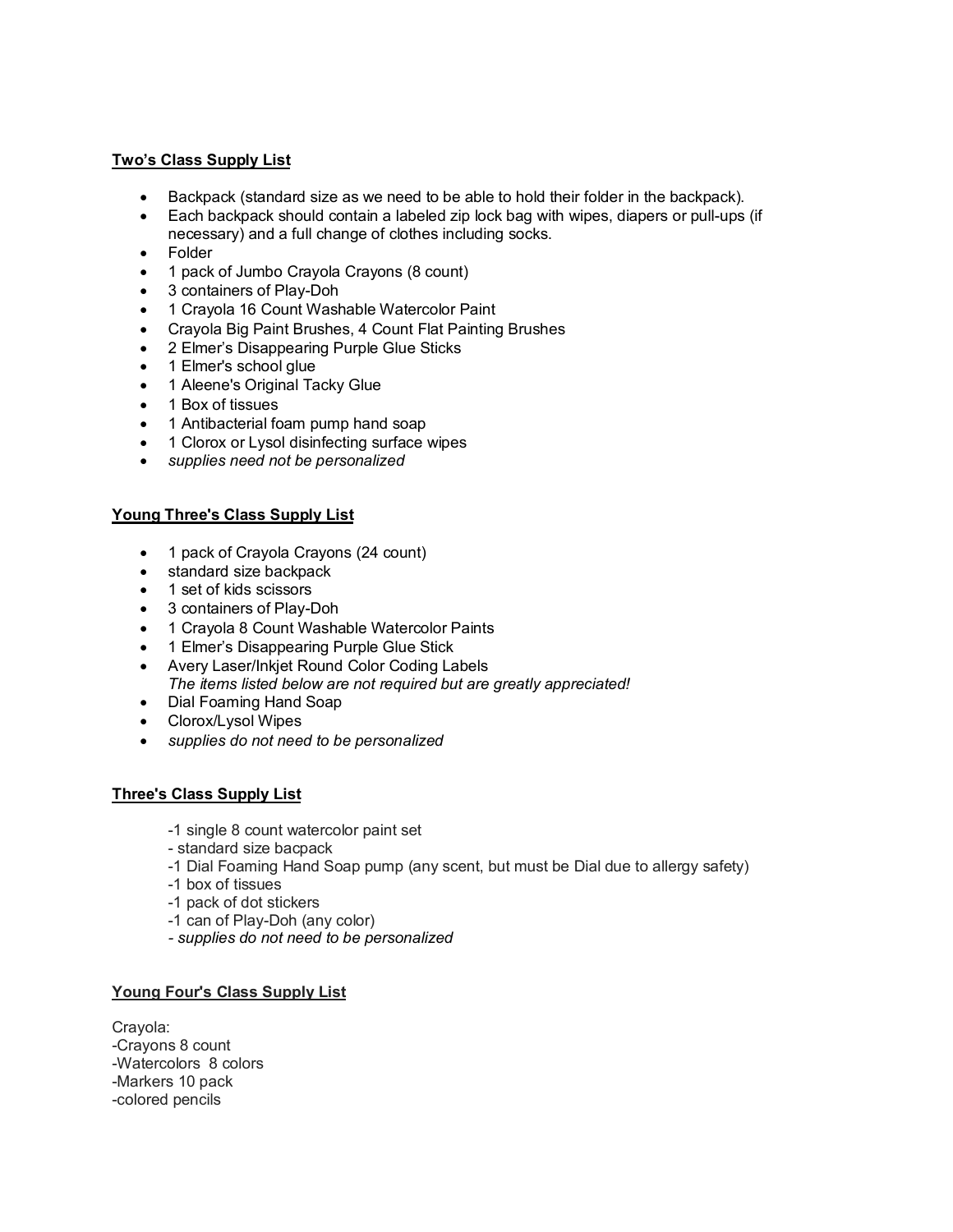Elmers: -White glue 4 oz -Glue sticks 3

-1 package Avery Dot stickers( blank any color)

-Dial foam soap

- -Hand sanitizer
- -Tissues
- -Play-Doh
- standard size backpack
- *- supplies do not need to be personalized*

# **Four's Class Supply List**

one pair of child size scissors standard size backpack 4 pack of Play-Doh Crayola watercolor paint set Crayola washable markers Crayola crayons in 24 or 36 count box Elmer's glue

*supplies do not need to be personalized* 

# **Five's Class Supply List ~ Brand Specific Requested**

1-Regular size student backpack (not a little one) 1-Crayola 16 count watercolor paint set 1-Crayola 64 count box of crayons 1-Crayola 36 count box of colored pencils 1-pack of Mr. Sketch scented markers 1-Crayola broad tip marker set 12 count or more 1-Crayola fine tip set of markers 20 count 1-Elmer's 24 oz. School Glue 2-Elmer's large glue sticks 2-Elmer's small glue sticks 1-Box of 2 gallon Ziploc Bags 1-Box of 1 gallon Ziploc Bags 1-Box of Sandwich Size Ziploc Bags 1-Box of Snack Size Ziploc Bags